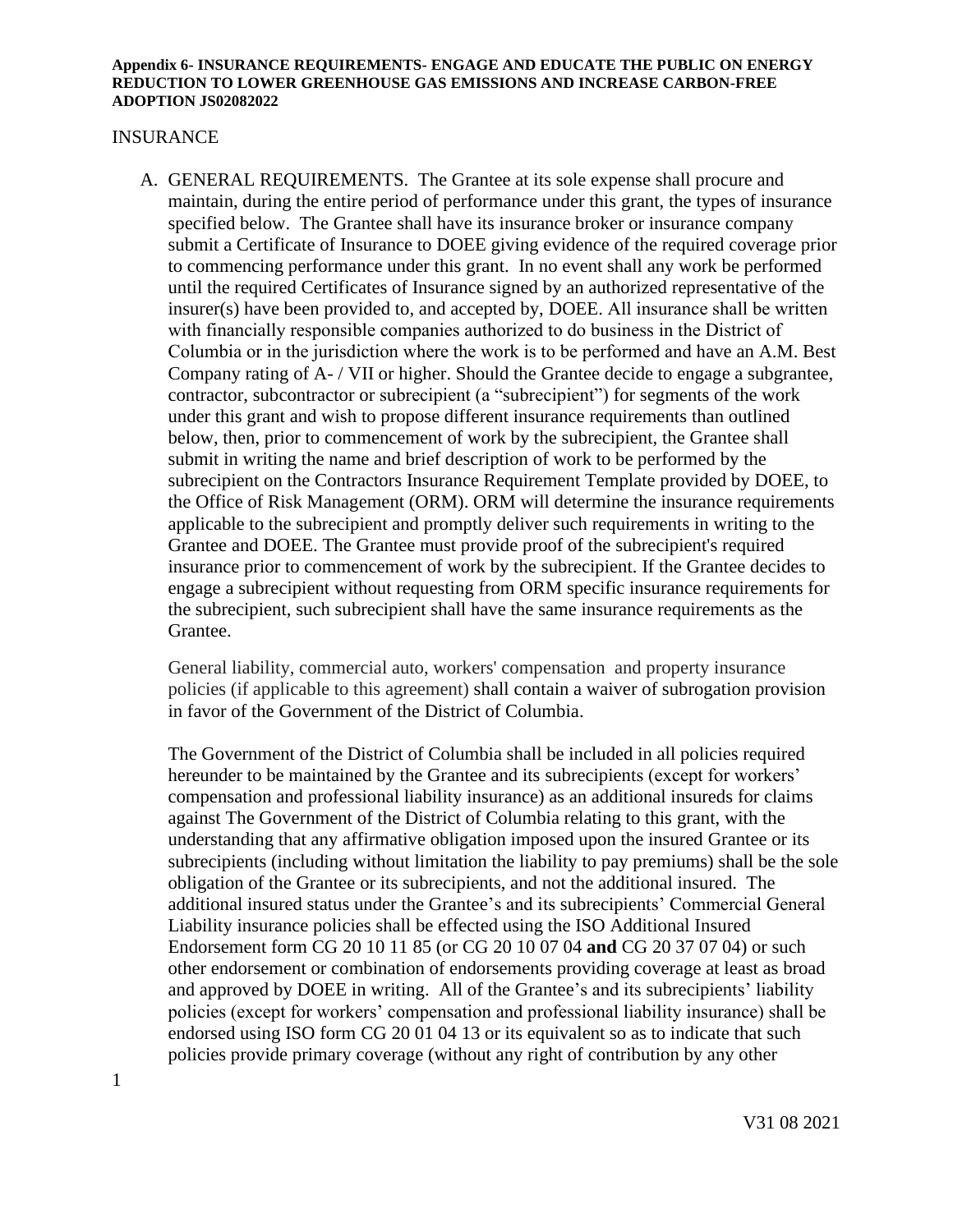insurance, reinsurance or self-insurance, including any deductible or retention, maintained by an Additional Insured) for all claims against the additional insured arising out of the performance of this Grant by the Grantee or its subrecipients, or anyone for whom the Grantee or its subrecipients may be liable. These policies shall include a separation of insureds clause applicable to the additional insured.

If the Grantee and/or its subrecipients maintain broader coverage and/or higher limits than the minimums shown below, the District requires and shall be entitled to the broader coverage and/or the higher limits maintained by the Grantee and subrecipients.

## B. INSURANCE REQUIREMENTS

- 1. Commercial General Liability Insurance ("CGL") The Grantee shall provide evidence satisfactory to DOEE with respect to the services performed that it carries a CGL policy, written on an occurrence (not claims-made) basis, on Insurance Services Office, Inc. ("ISO") form CG 00 01 04 13 (or another occurrence-based form with coverage at least as broad and approved by DOEE in writing), covering liability for all ongoing and completed operations of the Grantee, including ongoing and completed operations under all contracts and grants, and covering claims for bodily injury, including without limitation sickness, disease or death of any persons, injury to or destruction of property, including loss of use resulting therefrom, personal and advertising injury, and including coverage for liability arising out of an Insured Grant (including the tort liability of another assumed in a grant) and acts of terrorism (whether caused by a foreign or domestic source). Such coverage shall have limits of liability of not less than \$1,000,000 each occurrence, a \$2,000,000 general aggregate (including a per location or per project aggregate limit endorsement, if applicable) limit, a \$1,000,000 personal and advertising injury limit, and a \$2,000,000 productscompleted operations aggregate limit.
- 2. Automobile Liability Insurance The Grantee shall provide evidence satisfactory to DOEE of commercial (business) automobile liability insurance written on ISO form CA 00 01 10 13 (or another form with coverage at least as broad and approved by DOEE in writing) including coverage for all owned, hired, borrowed and non-owned vehicles and equipment used by the Grantee, with minimum per accident limits equal to the greater of (i) the limits set forth in the Grantee's commercial automobile liability policy or (ii) \$1,000,000 per occurrence combined single limit for bodily injury and property damage.
- 3. Workers' Compensation Insurance The Grantee shall provide evidence satisfactory to DOEE of Workers' Compensation insurance in accordance with the statutory mandates of the District of Columbia or the jurisdiction in which the grant is performed.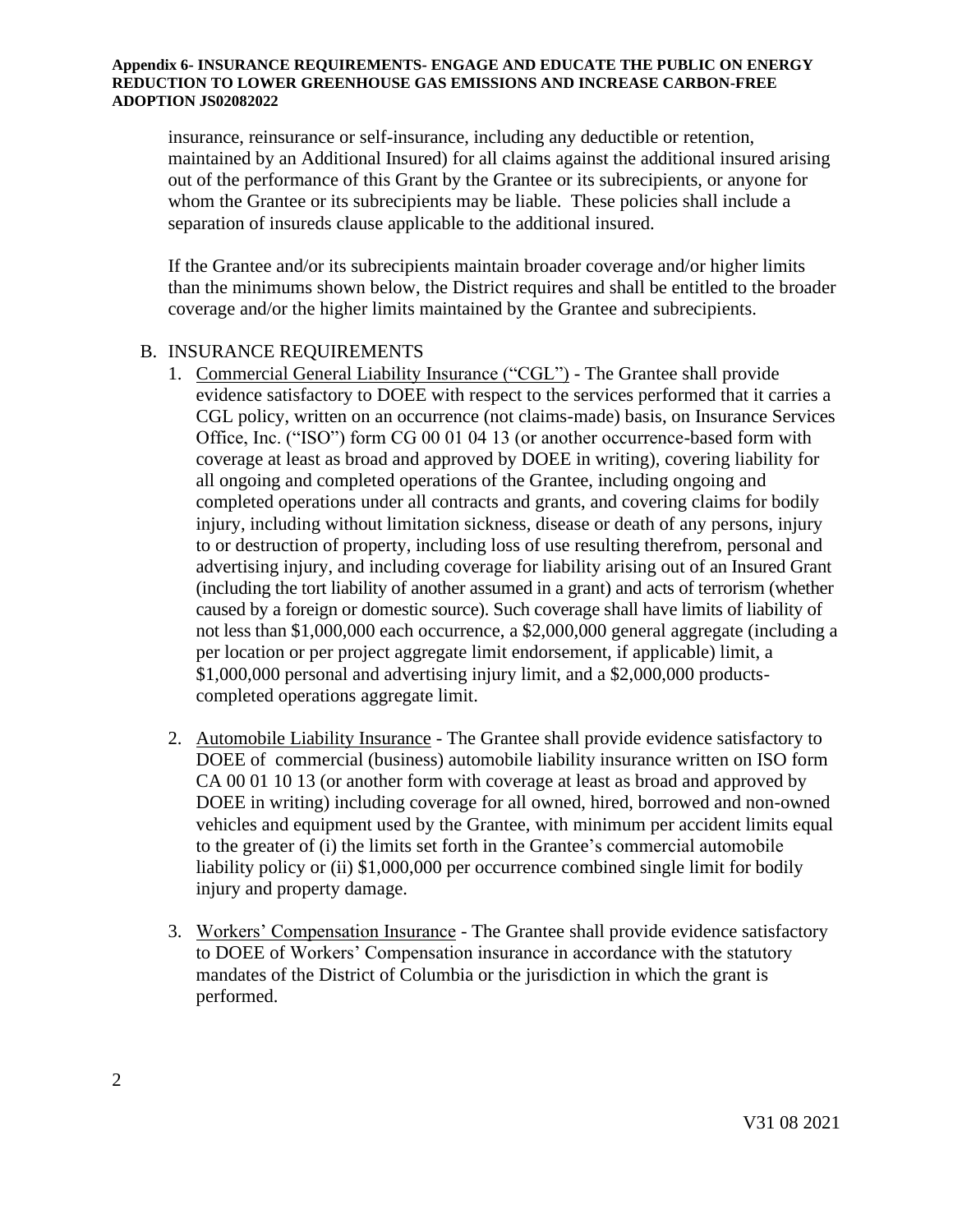Employer's Liability Insurance - The Grantee shall provide evidence satisfactory to DOEE of employer's liability insurance as follows: \$500,000 per accident for injury; \$500,000 per employee for disease; and \$500,000 for policy disease limit.

All insurance required by paragraphs 1,2 and 3 shall include a waiver of subrogation endorsement for the benefit of Government of the District of Columbia.

- 4. Cyber Liability Insurance The Grantee shall provide evidence satisfactory to DOEE of Cyber Liability Insurance, with limits not less than \$2,000,000 per occurrence or claim, \$2,000,000 aggregate. Coverage shall be sufficiently broad to respond to the duties and obligations as is undertaken by Grantee in this agreement and shall include, but not limited to, claims involving infringement of intellectual property, including but not limited to infringement of copyright, trademark, trade dress, invasion of privacy violations, information theft, damage to or destruction of electronic information, release of private information, alteration of electronic information, extortion and network security. The policy shall provide coverage for breach response costs as well as regulatory fines and penalties as well as credit monitoring expenses with limits sufficient to respond to these obligations. Limits may not be shared with other lines of coverage. A copy of the cyber liability policy must be submitted to the Office of Risk Management (ORM) for compliance review.
- 5. Environmental Liability/Grantees Pollution Liability Insurance The Grantee shall provide evidence satisfactory to DOEE of environmental liability insurance covering losses caused by pollution or other hazardous conditions arising from ongoing or completed operations of the Grantee. Such insurance shall apply to bodily injury, property damage (including loss of use of damaged property or of property that has been physically injured), clean-up costs, transit and non-owned disposal sites. Coverage shall extend to defense costs and expenses incurred in the investigation, civil fines, penalties and damages or settlements. There shall be neither an exclusion nor a sublimit for mold or fungus-related claims. The minimum limits required under this paragraph shall be equal to the greater of (i) the limits set forth in the Grantee's pollution liability policy or (ii) \$2,000,000 per occurrence and \$2,000,000 in the annual aggregate. If such coverage is written on a claims-made basis, the Grantee warrants that any retroactive date applicable to coverages under the policy precedes the Grantee's performance of any work under the Grant and that continuous completed operations coverage will be maintained for at least ten (10) years or an extended reporting period shall be purchased for no less than ten (10) years after completion.
- 6. Professional Liability Insurance (Errors & Omissions) The Grantee shall provide Professional Liability Insurance (Errors and Omissions) to cover liability resulting from any error or omission in the performance of professional services under this Grant. The policy shall provide limits of \$1,000,000 per claim or per occurrence for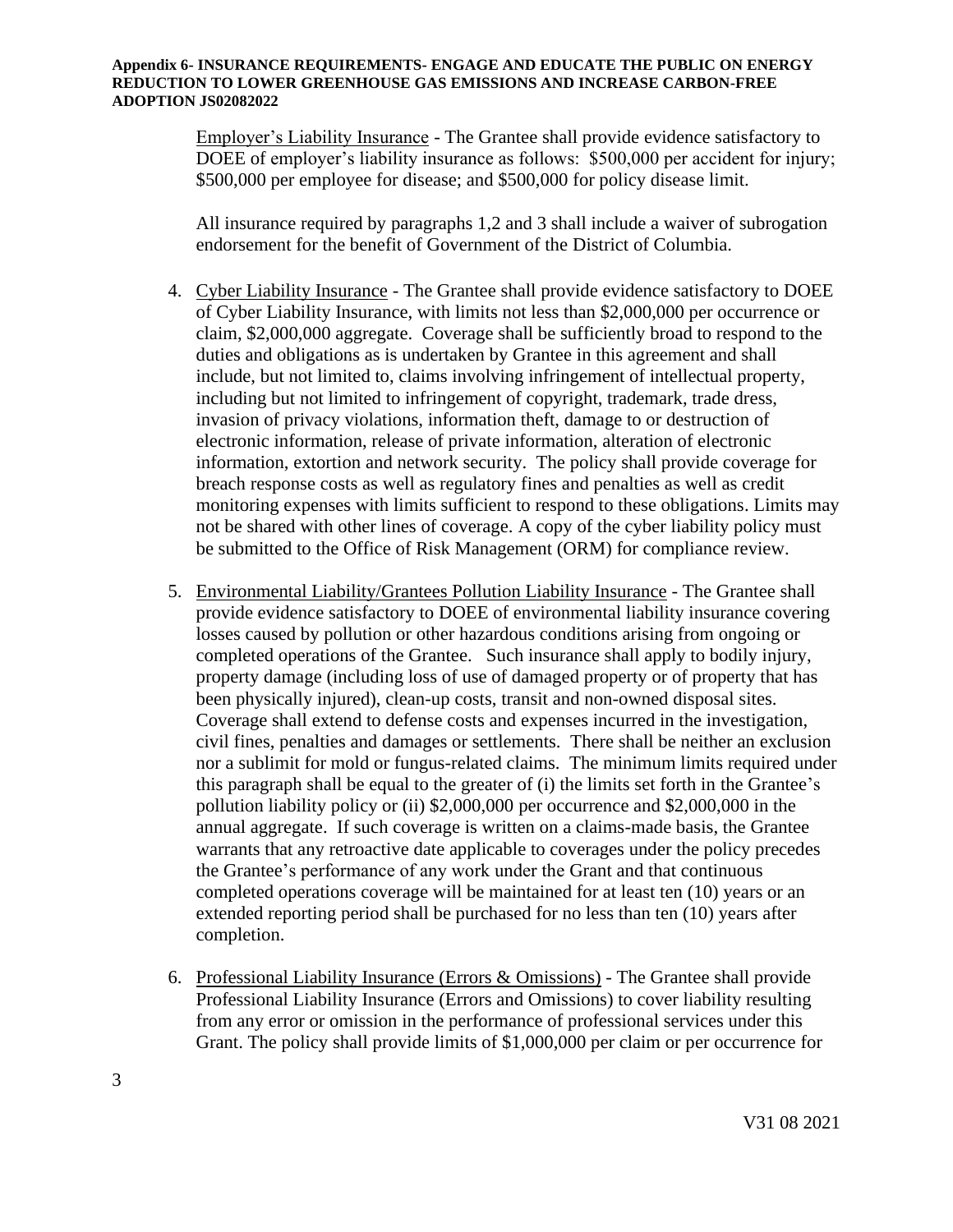each wrongful act and \$2,000,000 annual aggregate. The Grantee warrants that any applicable retroactive date precedes the date the Grantee first performed any professional services for the Government of the District of Columbia and that continuous coverage will be maintained or an extended reporting period will be exercised for a period of at least ten years after the completion of the professional services. Limits may not be shared with other lines of coverage.

- 7. Commercial Umbrella or Excess Liability The Grantee shall provide evidence satisfactory to DOEE of commercial umbrella or excess liability insurance with minimum limits equal to the greater of (i) the limits set forth in the Grantee's umbrella or excess liability policy or (ii) \$2,000,000 per occurrence and \$2,000,000 in the annual aggregate, following the form and in excess of all liability policies. **All**  liability coverages must be scheduled under the umbrella and/or excess policy. The insurance required under this paragraph shall be written in a form that annually reinstates all required limits. Coverage shall be primary to any insurance, selfinsurance or reinsurance maintained by the District and the "other insurance" provision must be amended in accordance with this requirement and principles of vertical exhaustion.
- C. PRIMARY AND NONCONTRIBUTORY INSURANCE. The insurance required herein shall be primary to and will not seek contribution from any other insurance, reinsurance or self-insurance including any deductible or retention, maintained by the Government of the District of Columbia.
- D. DURATION. The Grantee shall carry all required insurance until all grant work is accepted by the District of Columbia and shall carry listed coverages for ten years for construction projects following final acceptance of the work performed under this grant and two years for non-construction related grants.
- E. LIABILITY. These are the required minimum insurance requirements established by the District of Columbia. However, the required minimum insurance requirements provided above will not in any way limit the Grantee's liability under this grant.
- F. GRANTEE'S PROPERTY. Grantee and subrecipients are solely responsible for any loss or damage to their personal property, including but not limited to tools and equipment, scaffolding and temporary structures, rented machinery, or owned and leased equipment. A waiver of subrogation shall apply in favor of the District of Columbia.
- G. MEASURE OF PAYMENT. The District shall not make any separate measure or payment for the cost of insurance and bonds. The Grantee shall include all of the costs of insurance and bonds in the grant price.